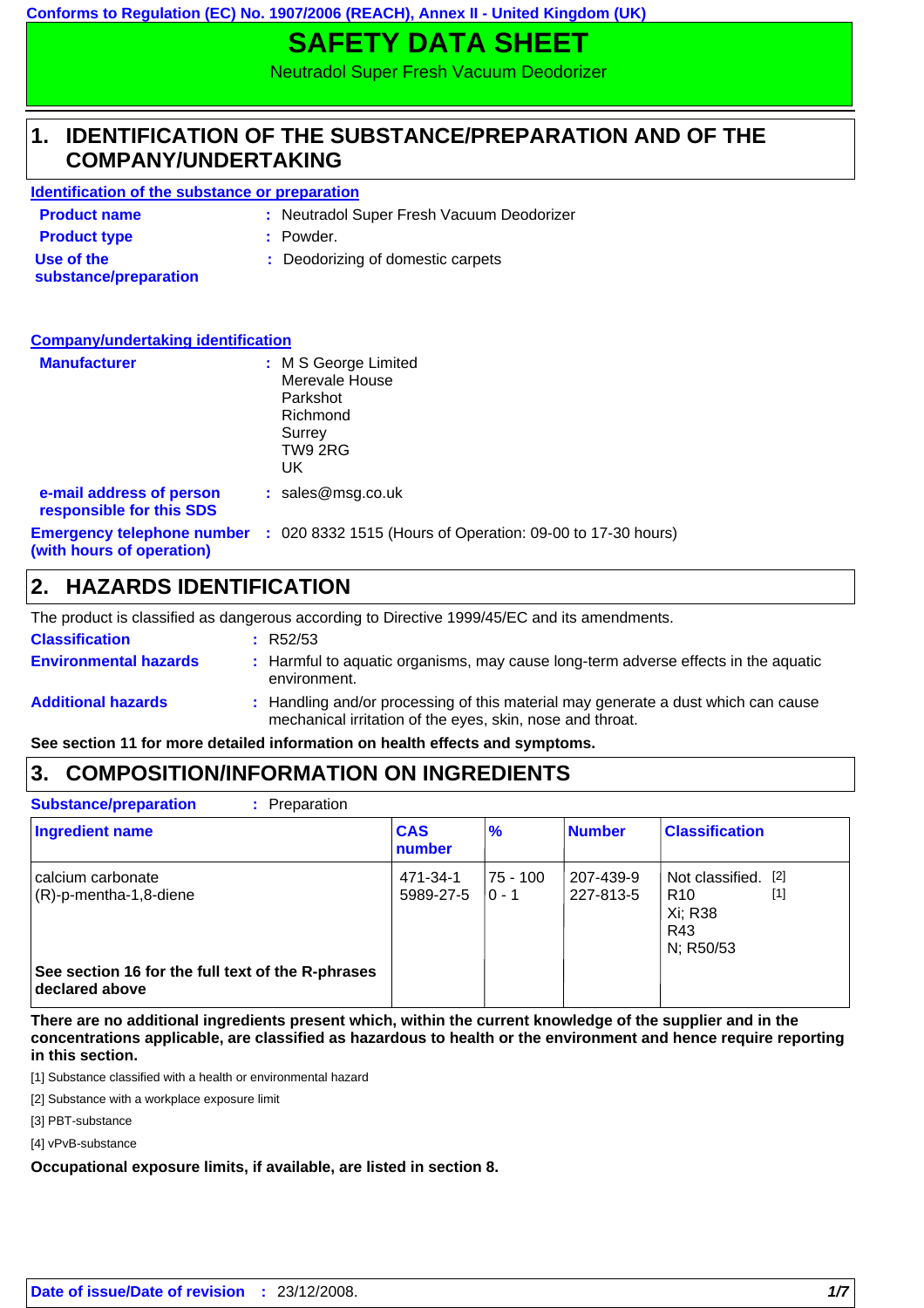# **4. FIRST AID MEASURES**

| <b>First-aid measures</b>         |                                                                                                                                                                                                                                                                                                                                                                                                                                                                                                                                                                                                                                                                                                                                                                                                         |
|-----------------------------------|---------------------------------------------------------------------------------------------------------------------------------------------------------------------------------------------------------------------------------------------------------------------------------------------------------------------------------------------------------------------------------------------------------------------------------------------------------------------------------------------------------------------------------------------------------------------------------------------------------------------------------------------------------------------------------------------------------------------------------------------------------------------------------------------------------|
| <b>Inhalation</b>                 | : Move exposed person to fresh air. Keep person warm and at rest. If not breathing, if<br>breathing is irregular or if respiratory arrest occurs, provide artificial respiration or<br>oxygen by trained personnel. It may be dangerous to the person providing aid to give<br>mouth-to-mouth resuscitation. Get medical attention if adverse health effects persist<br>or are severe. If unconscious, place in recovery position and get medical attention<br>immediately. Maintain an open airway. Loosen tight clothing such as a collar, tie, belt<br>or waistband.                                                                                                                                                                                                                                 |
| <b>Ingestion</b>                  | : Wash out mouth with water. Remove dentures if any. Move exposed person to fresh<br>air. Keep person warm and at rest. If material has been swallowed and the exposed<br>person is conscious, give small quantities of water to drink. Stop if the exposed<br>person feels sick as vomiting may be dangerous. Do not induce vomiting unless<br>directed to do so by medical personnel. If vomiting occurs, the head should be kept<br>low so that vomit does not enter the lungs. Get medical attention if adverse health<br>effects persist or are severe. Never give anything by mouth to an unconscious<br>person. If unconscious, place in recovery position and get medical attention<br>immediately. Maintain an open airway. Loosen tight clothing such as a collar, tie, belt<br>or waistband. |
| <b>Skin contact</b>               | : Flush contaminated skin with plenty of water. Remove contaminated clothing and<br>shoes. Get medical attention if symptoms occur. Wash clothing before reuse. Clean<br>shoes thoroughly before reuse.                                                                                                                                                                                                                                                                                                                                                                                                                                                                                                                                                                                                 |
| <b>Eye contact</b>                | Immediately flush eyes with plenty of water, occasionally lifting the upper and lower<br>eyelids. Check for and remove any contact lenses. Continue to rinse for at least 10<br>minutes. Get medical attention if irritation occurs.                                                                                                                                                                                                                                                                                                                                                                                                                                                                                                                                                                    |
| <b>Protection of first-aiders</b> | : No action shall be taken involving any personal risk or without suitable training. It may<br>be dangerous to the person providing aid to give mouth-to-mouth resuscitation.                                                                                                                                                                                                                                                                                                                                                                                                                                                                                                                                                                                                                           |
| <b>Notes to physician</b>         | : No specific treatment. Treat symptomatically. Contact poison treatment specialist<br>immediately if large quantities have been ingested or inhaled.                                                                                                                                                                                                                                                                                                                                                                                                                                                                                                                                                                                                                                                   |

**See section 11 for more detailed information on health effects and symptoms.**

# **5. FIRE-FIGHTING MEASURES**

| <b>Extinguishing media</b>                               |                                                                                                                                                                                                                                                                                                                                                                                          |
|----------------------------------------------------------|------------------------------------------------------------------------------------------------------------------------------------------------------------------------------------------------------------------------------------------------------------------------------------------------------------------------------------------------------------------------------------------|
| <b>Suitable</b>                                          | : Use an extinguishing agent suitable for the surrounding fire.                                                                                                                                                                                                                                                                                                                          |
| <b>Not suitable</b>                                      | : None known.                                                                                                                                                                                                                                                                                                                                                                            |
| <b>Special exposure hazards</b>                          | : No specific fire or explosion hazard.                                                                                                                                                                                                                                                                                                                                                  |
|                                                          | Promptly isolate the scene by removing all persons from the vicinity of the incident if<br>there is a fire. No action shall be taken involving any personal risk or without suitable<br>training. This material is harmful to aquatic organisms. Fire water contaminated with<br>this material must be contained and prevented from being discharged to any<br>waterway, sewer or drain. |
| <b>Hazardous thermal</b><br>decomposition products       | : Decomposition products may include the following materials:<br>carbon dioxide<br>carbon monoxide<br>metal oxide/oxides                                                                                                                                                                                                                                                                 |
| <b>Special protective</b><br>equipment for fire-fighters | : Fire-fighters should wear appropriate protective equipment and self-contained<br>breathing apparatus (SCBA) with a full face-piece operated in positive pressure<br>mode.                                                                                                                                                                                                              |

# **6. ACCIDENTAL RELEASE MEASURES**

| <b>Personal precautions</b>                  | : No action shall be taken involving any personal risk or without suitable training.<br>Evacuate surrounding areas. Keep unnecessary and unprotected personnel from<br>entering. Do not touch or walk through spilt material. Avoid breathing dust. Provide<br>adequate ventilation. Wear appropriate respirator when ventilation is inadequate. Put<br>on appropriate personal protective equipment (see section 8). |     |
|----------------------------------------------|-----------------------------------------------------------------------------------------------------------------------------------------------------------------------------------------------------------------------------------------------------------------------------------------------------------------------------------------------------------------------------------------------------------------------|-----|
| <b>Environmental precautions</b>             | : Avoid dispersal of spilt material and runoff and contact with soil, waterways, drains<br>and sewers. Inform the relevant authorities if the product has caused environmental<br>pollution (sewers, waterways, soil or air). Water polluting material.                                                                                                                                                               |     |
| <b>Methods for cleaning up</b>               |                                                                                                                                                                                                                                                                                                                                                                                                                       |     |
| <b>Small spill</b>                           | : Move containers from spill area. Vacuum or sweep up material and place in a<br>designated, labelled waste container. Dispose of via a licensed waste disposal<br>contractor.                                                                                                                                                                                                                                        |     |
| Date of issue/Date of revision : 23/12/2008. |                                                                                                                                                                                                                                                                                                                                                                                                                       | 2/7 |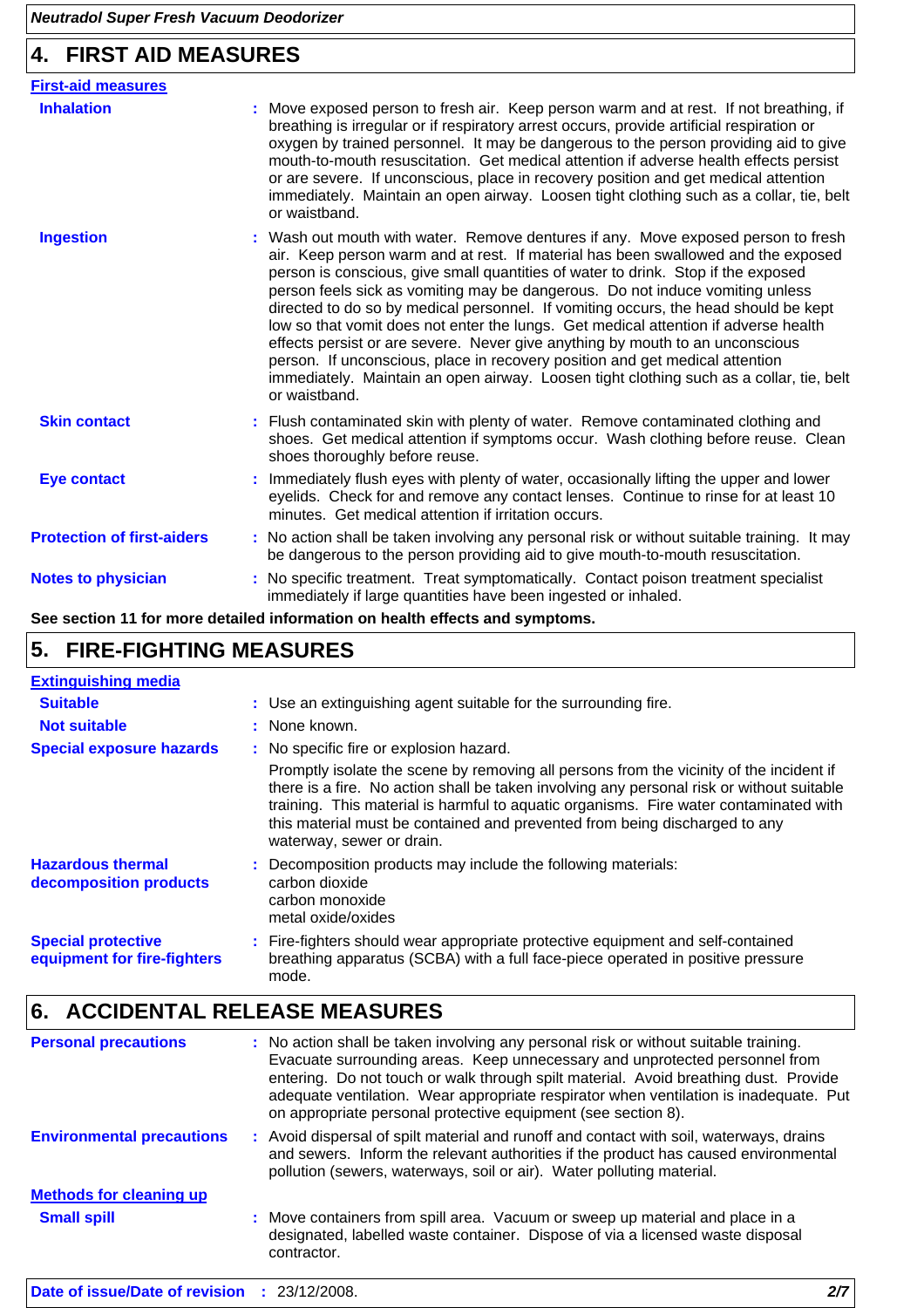### **6. ACCIDENTAL RELEASE MEASURES**

**Large spill :**

: Move containers from spill area. Approach the release from upwind. Prevent entry into sewers, water courses, basements or confined areas. Vacuum or sweep up material and place in a designated, labelled waste container. Avoid creating dusty conditions and prevent wind dispersal. Dispose of via a licensed waste disposal contractor. Note: see section 1 for emergency contact information and section 13 for waste disposal.

#### **HANDLING AND STORAGE 7.**

#### **Handling**

Put on appropriate personal protective equipment (see section 8). Eating, drinking **:** and smoking should be prohibited in areas where this material is handled, stored and processed. Workers should wash hands and face before eating, drinking and smoking. Do not ingest. Avoid contact with eyes, skin and clothing. Avoid breathing dust. Keep in the original container or an approved alternative made from a compatible material, kept tightly closed when not in use. Empty containers retain product residue and can be hazardous. Do not reuse container.

#### **Storage**

Store in accordance with local regulations. Store in original container protected from **:** direct sunlight in a dry, cool and well-ventilated area, away from incompatible materials (see section 10) and food and drink. Keep container tightly closed and sealed until ready for use. Containers that have been opened must be carefully resealed and kept upright to prevent leakage. Do not store in unlabelled containers. Use appropriate containment to avoid environmental contamination.

### **Packaging materials**

**Recommended :** Use original container.

### **8. EXPOSURE CONTROLS/PERSONAL PROTECTION**

| <b>Occupational exposure limits</b>                                                                                                                                                                                                                                                                                                                                                                                                                                                                                          |
|------------------------------------------------------------------------------------------------------------------------------------------------------------------------------------------------------------------------------------------------------------------------------------------------------------------------------------------------------------------------------------------------------------------------------------------------------------------------------------------------------------------------------|
| EH40/2005 WELs (United Kingdom (UK), 8/2007).<br>TWA: 10 mg/m <sup>3</sup> , 0 times per shift, 8 hour(s). Form: inhalable dust<br>TWA: 4 mg/m <sup>3</sup> , 0 times per shift, 8 hour(s). Form: respirable dust                                                                                                                                                                                                                                                                                                            |
| : If this product contains ingredients with exposure limits, personal, workplace<br>atmosphere or biological monitoring may be required to determine the effectiveness<br>of the ventilation or other control measures and/or the necessity to use respiratory<br>protective equipment. Reference should be made to European Standard EN 689 for<br>methods for the assessment of exposure by inhalation to chemical agents and<br>national guidance documents for methods for the determination of hazardous<br>substances. |
|                                                                                                                                                                                                                                                                                                                                                                                                                                                                                                                              |
| : Use only with adequate ventilation. If user operations generate dust, fumes, gas,<br>vapour or mist, use process enclosures, local exhaust ventilation or other engineering<br>controls to keep worker exposure to airborne contaminants below any recommended<br>or statutory limits.                                                                                                                                                                                                                                     |
| : Wash hands, forearms and face thoroughly after handling chemical products, before<br>eating, smoking and using the lavatory and at the end of the working period.<br>Appropriate techniques should be used to remove potentially contaminated clothing.<br>Wash contaminated clothing before reusing. Ensure that eyewash stations and safety<br>showers are close to the workstation location.                                                                                                                            |
| Use a properly fitted, air-purifying or air-fed respirator complying with an approved<br>standard if a risk assessment indicates this is necessary. Respirator selection must<br>be based on known or anticipated exposure levels, the hazards of the product and the<br>safe working limits of the selected respirator.                                                                                                                                                                                                     |
| Chemical-resistant, impervious gloves complying with an approved standard should<br>be worn at all times when handling chemical products if a risk assessment indicates<br>this is necessary.                                                                                                                                                                                                                                                                                                                                |
| Safety eyewear complying with an approved standard should be used when a risk<br>assessment indicates this is necessary to avoid exposure to liquid splashes, mists or<br>dusts. If operating conditions cause high dust concentrations to be produced, use<br>dust goggles.                                                                                                                                                                                                                                                 |
| Personal protective equipment for the body should be selected based on the task<br>being performed and the risks involved and should be approved by a specialist before<br>handling this product.                                                                                                                                                                                                                                                                                                                            |
|                                                                                                                                                                                                                                                                                                                                                                                                                                                                                                                              |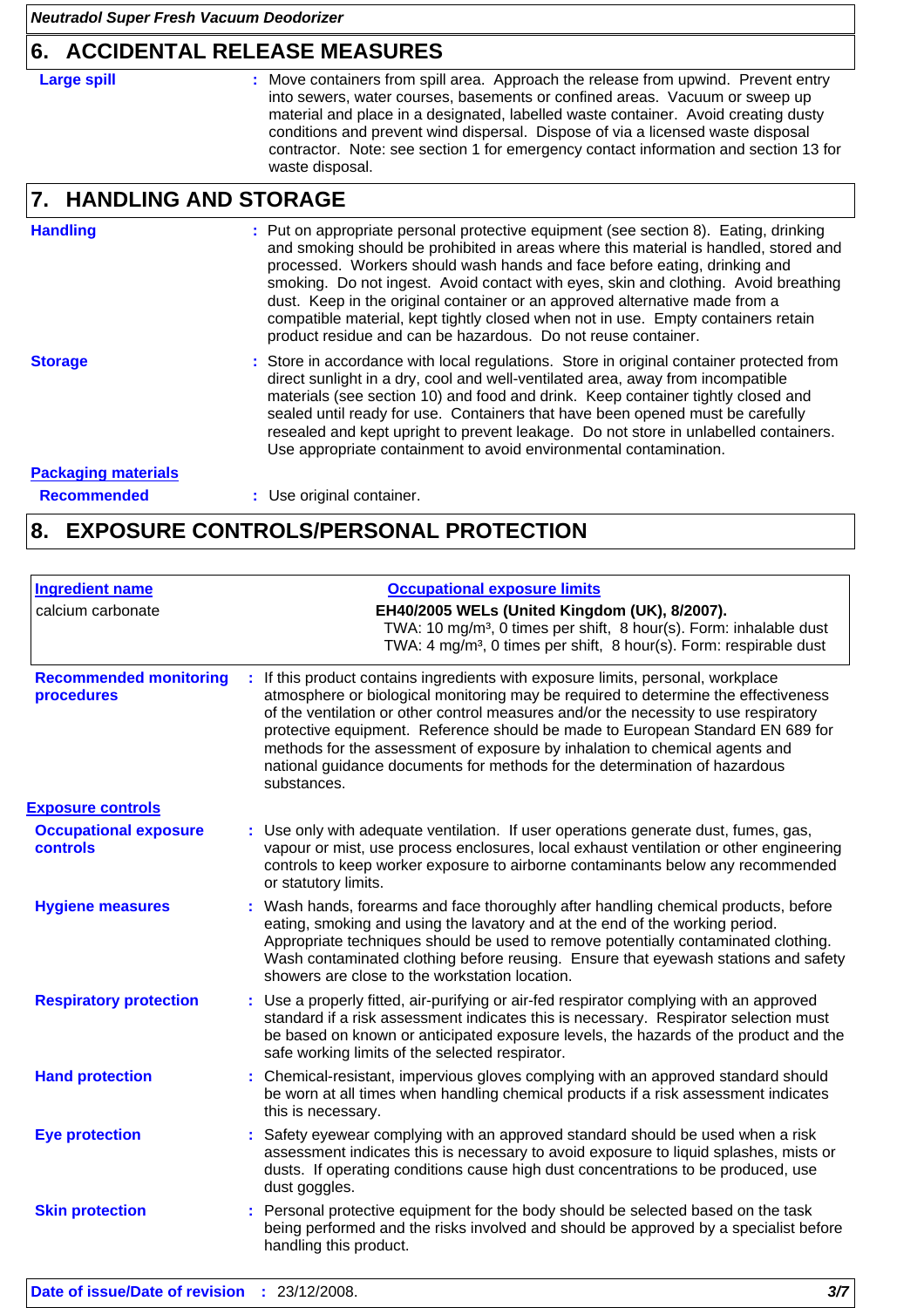## **8. EXPOSURE CONTROLS/PERSONAL PROTECTION**

**Environmental exposure controls**

**:** Emissions from ventilation or work process equipment should be checked to ensure they comply with the requirements of environmental protection legislation. In some cases, fume scrubbers, filters or engineering modifications to the process equipment will be necessary to reduce emissions to acceptable levels.

#### **PHYSICAL AND CHEMICAL PROPERTIES 9.**

### **General information**

#### **Appearance**

| <b>Physical state</b> | : Solid. [Powder.] |
|-----------------------|--------------------|
| Colour                | $\cdot$ Off white  |

- 
- 
- **Colour** : Off-white.
- **Odour** : Fragranced

#### **STABILITY AND REACTIVITY 10.**

| <b>Chemical stability</b>                    | : The product is stable.                                                                                  |
|----------------------------------------------|-----------------------------------------------------------------------------------------------------------|
| <b>Possibility of hazardous</b><br>reactions | : Under normal conditions of storage and use, hazardous reactions will not occur.                         |
| <b>Conditions to avoid</b>                   | : No specific data.                                                                                       |
| <b>Materials to avoid</b>                    | : No specific data.                                                                                       |
| <b>Hazardous decomposition</b><br>products   | : Under normal conditions of storage and use, hazardous decomposition products<br>should not be produced. |

### **11. TOXICOLOGICAL INFORMATION**

| <b>Toxicokinetics</b>                   |                                                                                                                                           |     |
|-----------------------------------------|-------------------------------------------------------------------------------------------------------------------------------------------|-----|
| <b>Absorption</b>                       | Not available.                                                                                                                            |     |
| <b>Distribution</b>                     | Not available.                                                                                                                            |     |
| <b>Metabolism</b>                       | Not available.                                                                                                                            |     |
| <b>Elimination</b>                      | Not available.                                                                                                                            |     |
| <b>Potential acute health effects</b>   |                                                                                                                                           |     |
| <b>Inhalation</b>                       | Exposure to airborne concentrations above statutory or recommended exposure limits<br>may cause irritation of the nose, throat and lungs. |     |
| <b>Ingestion</b>                        | : No known significant effects or critical hazards.                                                                                       |     |
| <b>Skin contact</b>                     | No known significant effects or critical hazards.                                                                                         |     |
| <b>Eye contact</b>                      | Exposure to airborne concentrations above statutory or recommended exposure limits<br>may cause irritation of the eyes.                   |     |
| <b>Acute toxicity</b>                   |                                                                                                                                           |     |
| <b>Conclusion/Summary</b>               | Not available.                                                                                                                            |     |
| <b>Potential chronic health effects</b> |                                                                                                                                           |     |
| <b>Chronic toxicity</b>                 |                                                                                                                                           |     |
| <b>Conclusion/Summary</b>               | : Not available.                                                                                                                          |     |
| <b>Irritation/Corrosion</b>             |                                                                                                                                           |     |
| <b>Conclusion/Summary</b>               | : Not available.                                                                                                                          |     |
| <b>Sensitiser</b>                       |                                                                                                                                           |     |
| <b>Conclusion/Summary</b>               | : Not available.                                                                                                                          |     |
| <b>Carcinogenicity</b>                  |                                                                                                                                           |     |
| <b>Conclusion/Summary</b>               | : Not available.                                                                                                                          |     |
| <b>Mutagenicity</b>                     |                                                                                                                                           |     |
| <b>Conclusion/Summary</b>               | : Not available.                                                                                                                          |     |
| <b>Teratogenicity</b>                   |                                                                                                                                           |     |
| <b>Conclusion/Summary</b>               | : Not available.                                                                                                                          |     |
| <b>Reproductive toxicity</b>            |                                                                                                                                           |     |
| <b>Conclusion/Summary</b>               | : Not available.                                                                                                                          |     |
| <b>Chronic effects</b>                  | : Repeated or prolonged inhalation of dust may lead to chronic respiratory irritation.                                                    |     |
| Date of issue/Date of revision          | : 23/12/2008.                                                                                                                             | 4/7 |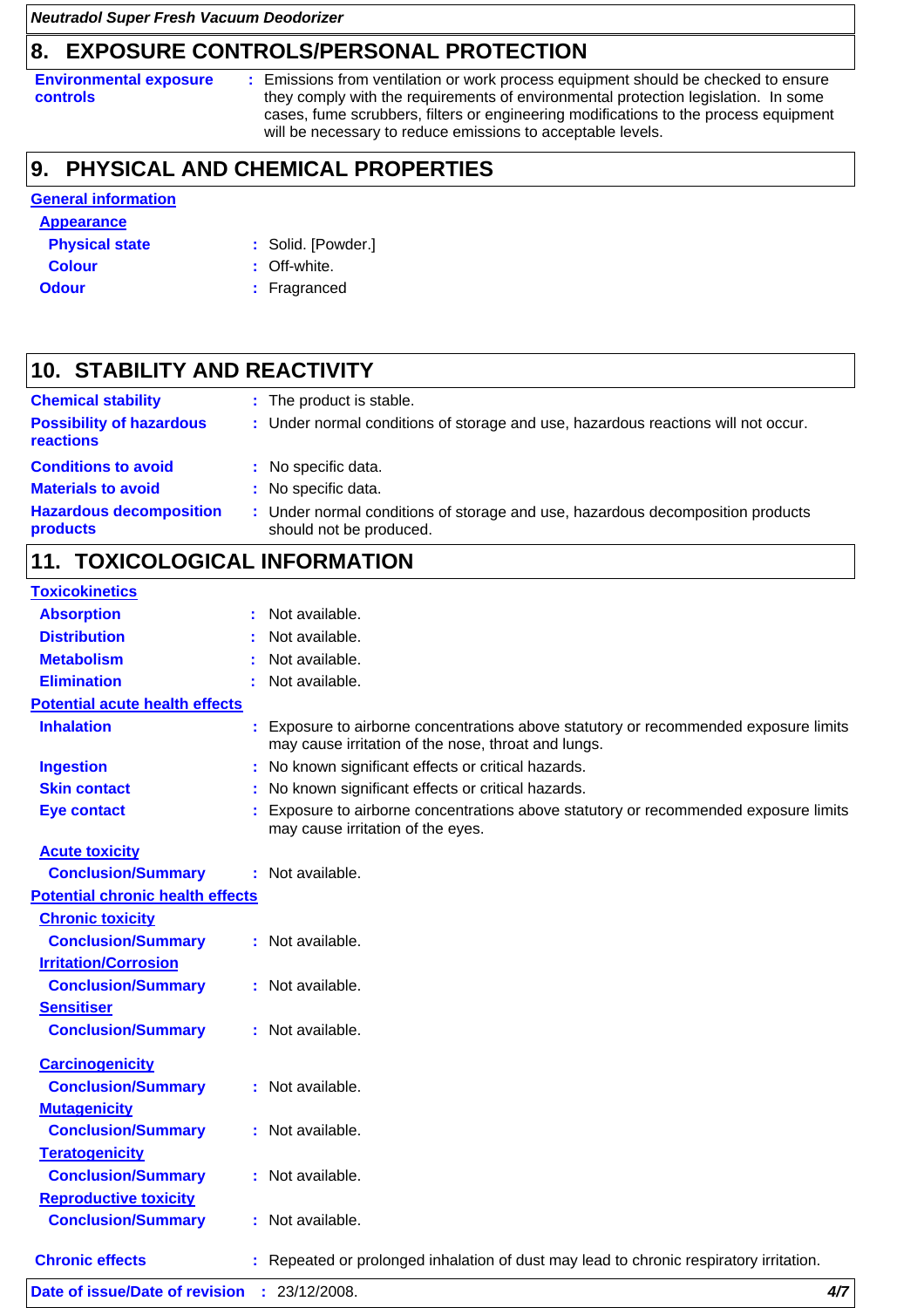## **11. TOXICOLOGICAL INFORMATION**

| <b>Carcinogenicity</b>              | : No known significant effects or critical hazards.                                       |
|-------------------------------------|-------------------------------------------------------------------------------------------|
| <b>Mutagenicity</b>                 | : No known significant effects or critical hazards.                                       |
| <b>Teratogenicity</b>               | : No known significant effects or critical hazards.                                       |
| <b>Developmental effects</b>        | : No known significant effects or critical hazards.                                       |
| <b>Fertility effects</b>            | : No known significant effects or critical hazards.                                       |
| <b>Over-exposure signs/symptoms</b> |                                                                                           |
| <b>Inhalation</b>                   | : Adverse symptoms may include the following:<br>respiratory tract irritation<br>coughing |
| <b>Ingestion</b>                    | : No specific data.                                                                       |
| <b>Skin</b>                         | : No specific data.                                                                       |
| <b>Eyes</b>                         | : Adverse symptoms may include the following:<br>irritation<br>redness                    |

### **12. ECOLOGICAL INFORMATION**

| <b>Ecotoxicity</b>               | : Harmful to aquatic organisms, may cause long-term adverse effects in the aquatic<br>environment. |
|----------------------------------|----------------------------------------------------------------------------------------------------|
| <b>Aquatic ecotoxicity</b>       |                                                                                                    |
| <b>Conclusion/Summary</b>        | : Not available.                                                                                   |
| <b>Persistence/degradability</b> |                                                                                                    |
| <b>Conclusion/Summary</b>        | : Not available.                                                                                   |
| <b>Other adverse effects</b>     | : No known significant effects or critical hazards.                                                |
| <b>PBT</b>                       | : Not applicable.                                                                                  |
| <b>vPvB</b>                      | Not applicable.                                                                                    |

## **13. DISPOSAL CONSIDERATIONS**

#### The generation of waste should be avoided or minimised wherever possible. Empty containers or liners may retain some product residues. This material and its container must be disposed of in a safe way. Dispose of surplus and non-recyclable products via a licensed waste disposal contractor. Disposal of this product, solutions and any by-products should at all times comply with the requirements of environmental protection and waste disposal legislation and any regional local authority requirements. Avoid dispersal of spilt material and runoff and contact with soil, waterways, drains and sewers. **Methods of disposal :**

**Hazardous waste :** The classification of the product may meet the criteria for a hazardous waste.

#### **14. TRANSPORT INFORMATION**

### **International transport regulations**

| <b>Regulatory</b><br>information | <b>UN number</b>         | <b>Proper shipping name Classes</b> |                          | PG <sup>*</sup> | Label | <b>Additional</b><br>information |
|----------------------------------|--------------------------|-------------------------------------|--------------------------|-----------------|-------|----------------------------------|
| <b>ADR/RID Class</b>             | <b>Not</b><br>available. | Not available.                      | <b>Not</b><br>available. |                 |       |                                  |
| <b>ADNR Class</b>                | <b>Not</b><br>available. | Not available.                      | <b>Not</b><br>available. |                 |       | $\blacksquare$                   |
| <b>IMDG Class</b>                | <b>Not</b><br>available. | Not available.                      | Not<br>available.        |                 |       |                                  |
| <b>IATA Class</b>                | <b>Not</b><br>available. | Not available.                      | Not<br>available.        |                 |       |                                  |

PG\* : Packing group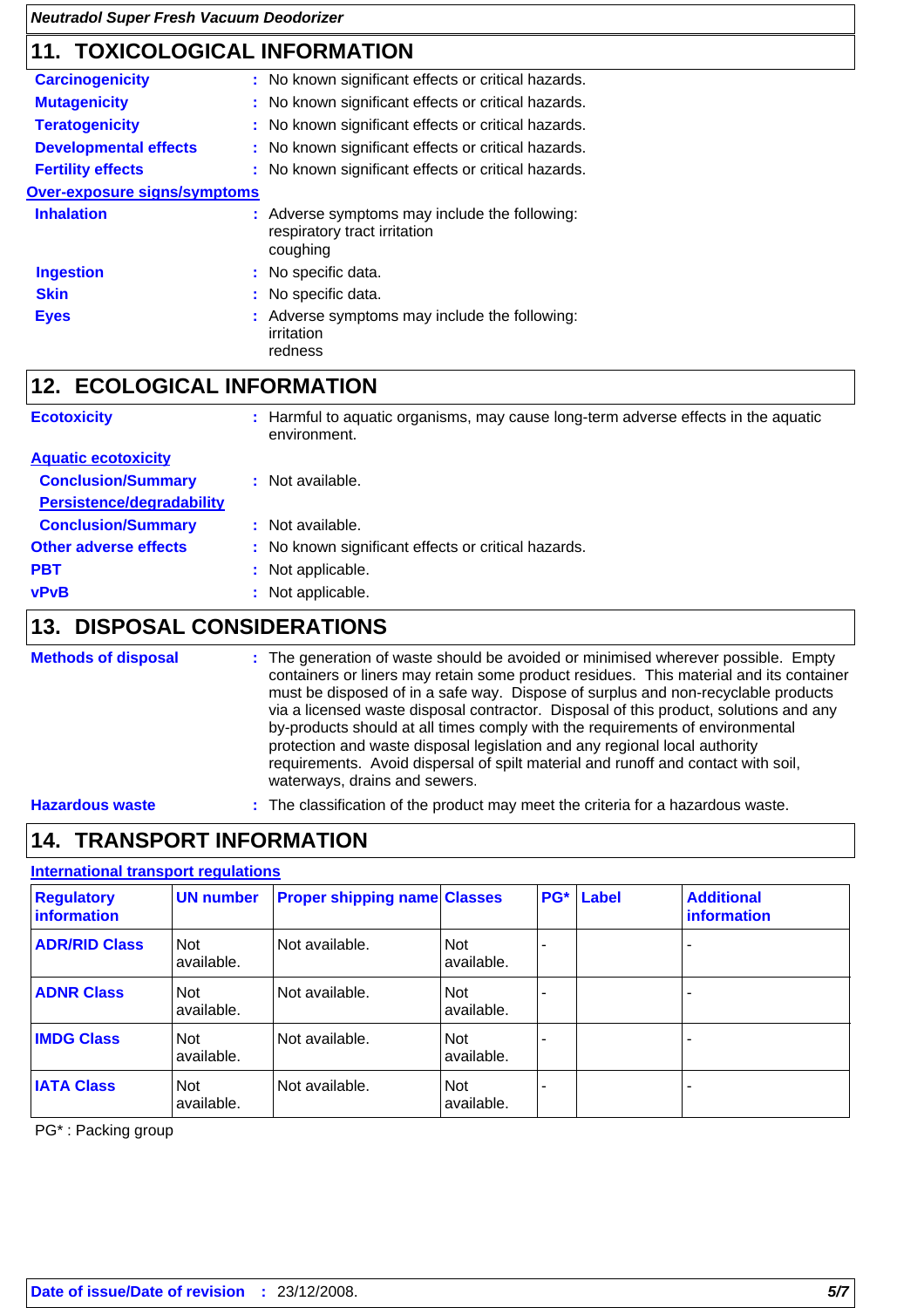| <b>15. REGULATORY INFORMATION</b>                                                                                      |  |                                                                                                                                                                                 |  |
|------------------------------------------------------------------------------------------------------------------------|--|---------------------------------------------------------------------------------------------------------------------------------------------------------------------------------|--|
| <b>Chemical Safety</b><br><b>Assessment</b>                                                                            |  | : This product contains substances for which Chemical Safety Assessments are still<br>required.                                                                                 |  |
| <b>EU regulations</b>                                                                                                  |  |                                                                                                                                                                                 |  |
|                                                                                                                        |  | Classification and labeling have been determined according to EU Directives 67/548/EEC and 1999/45/EC<br>(including amendments) and take into account the intended product use. |  |
| <b>Risk phrases</b>                                                                                                    |  | : R52/53- Harmful to aquatic organisms, may cause long-term adverse effects in the<br>aquatic environment.                                                                      |  |
| <b>Product use</b>                                                                                                     |  | : Consumer applications.                                                                                                                                                        |  |
| <b>Europe inventory</b>                                                                                                |  | : All components are listed or exempted.                                                                                                                                        |  |
| <b>Black List Chemicals</b>                                                                                            |  | : Not listed                                                                                                                                                                    |  |
| <b>Priority List Chemicals</b>                                                                                         |  | : Not listed                                                                                                                                                                    |  |
| <b>Integrated pollution</b><br>prevention and control list<br>(IPPC) - Air                                             |  | : Not listed                                                                                                                                                                    |  |
| <b>Integrated pollution</b><br>prevention and control list<br>(IPPC) - Water                                           |  | : Not listed                                                                                                                                                                    |  |
| <b>Prior Informed Consent.</b><br>List of chemicals subject to<br>the international PIC<br>procedure (Part I, II, III) |  | : Not listed                                                                                                                                                                    |  |
| <b>Other EU regulations</b>                                                                                            |  |                                                                                                                                                                                 |  |
|                                                                                                                        |  | Additional warning phrases : Contains (R)-p-mentha-1,8-diene, octanal, 2-(phenylmethylene)-. May produce an<br>allergic reaction.                                               |  |
| <b>International regulations</b>                                                                                       |  |                                                                                                                                                                                 |  |
| <b>Chemical Weapons Convention: Not listed</b><br><b>List Schedule I Chemicals</b>                                     |  |                                                                                                                                                                                 |  |
| <b>Chemical Weapons Convention: Not listed</b><br><b>List Schedule II Chemicals</b>                                    |  |                                                                                                                                                                                 |  |
| <b>Chemical Weapons Convention: Not listed</b><br><b>List Schedule III Chemicals</b>                                   |  |                                                                                                                                                                                 |  |

### **16. OTHER INFORMATION**

| <b>Full text of R-phrases</b><br>referred to in sections 2 and<br>3 - United Kingdom (UK) |                 | $:$ R <sub>10</sub> - Flammable.<br>R38- Irritating to skin.<br>R43- May cause sensitisation by skin contact.<br>R50/53- Very toxic to aquatic organisms, may cause long-term adverse effects in the<br>aquatic environment.<br>R52/53- Harmful to aquatic organisms, may cause long-term adverse effects in the<br>aquatic environment. |                         |                         |  |
|-------------------------------------------------------------------------------------------|-----------------|------------------------------------------------------------------------------------------------------------------------------------------------------------------------------------------------------------------------------------------------------------------------------------------------------------------------------------------|-------------------------|-------------------------|--|
| <b>Full text of classifications</b>                                                       |                 | $\therefore$ Xi - Irritant                                                                                                                                                                                                                                                                                                               |                         |                         |  |
| referred to in sections 2 and<br>3 - United Kingdom (UK)                                  |                 | N - Dangerous for the environment                                                                                                                                                                                                                                                                                                        |                         |                         |  |
| <b>Restrictions on use</b>                                                                |                 |                                                                                                                                                                                                                                                                                                                                          |                         |                         |  |
| <b>Sector of Use</b>                                                                      | <b>Category</b> | <b>Chemical Product</b>                                                                                                                                                                                                                                                                                                                  | <b>Process Category</b> | <b>Article Category</b> |  |
| None identified.                                                                          |                 |                                                                                                                                                                                                                                                                                                                                          |                         |                         |  |
| <b>History</b>                                                                            |                 |                                                                                                                                                                                                                                                                                                                                          |                         |                         |  |
| Date of printing                                                                          |                 | : 23/12/2008.                                                                                                                                                                                                                                                                                                                            |                         |                         |  |
| Date of issue/Date of<br>revision                                                         |                 | : 23/12/2008.                                                                                                                                                                                                                                                                                                                            |                         |                         |  |
| Date of previous issue                                                                    |                 | : No previous validation.                                                                                                                                                                                                                                                                                                                |                         |                         |  |
| <b>Version</b>                                                                            |                 | : 1.01                                                                                                                                                                                                                                                                                                                                   |                         |                         |  |
| <b>Prepared by</b>                                                                        |                 | : Not available.                                                                                                                                                                                                                                                                                                                         |                         |                         |  |

**Indicates information that has changed from previously issued version.**

| <b>Date of issue/Date of revision : 23/12/2008.</b> |  |  |
|-----------------------------------------------------|--|--|
|-----------------------------------------------------|--|--|